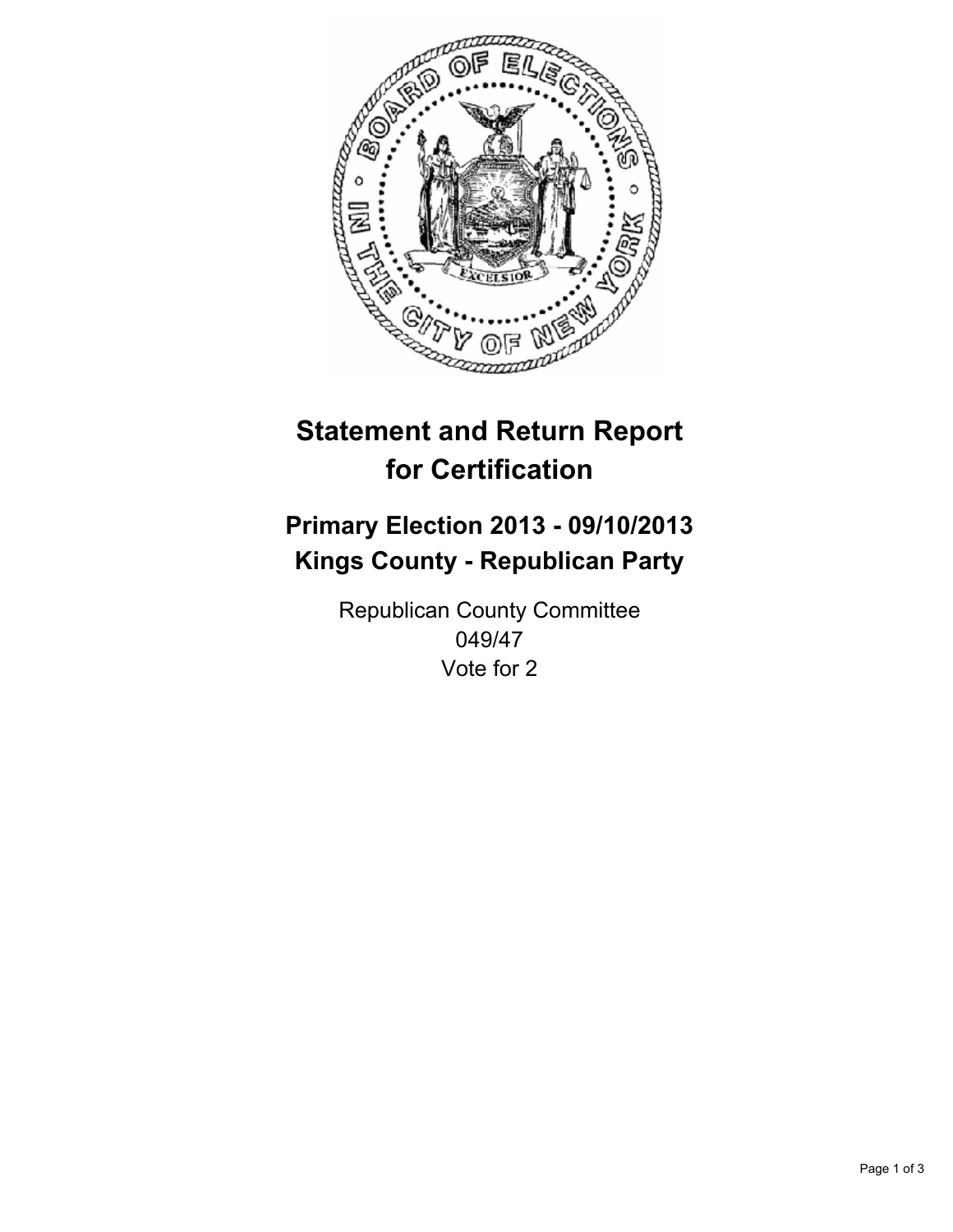

## **Assembly District 47**

| <b>EMERGENCY</b>           | 0  |
|----------------------------|----|
| ABSENTEE/MILITARY          | 3  |
| <b>FEDERAL</b>             | 0  |
| SPECIAL PRESIDENTIAL       | 0  |
| AFFIDAVIT                  |    |
| ALFREDO TRAPANI            | 14 |
| DIANA TRAPANI              | 16 |
| <b>FLORENCE A. LASALLE</b> | 6  |
| <b>MARY PICCARELLI</b>     | 11 |
| <b>Total Votes</b>         | 47 |